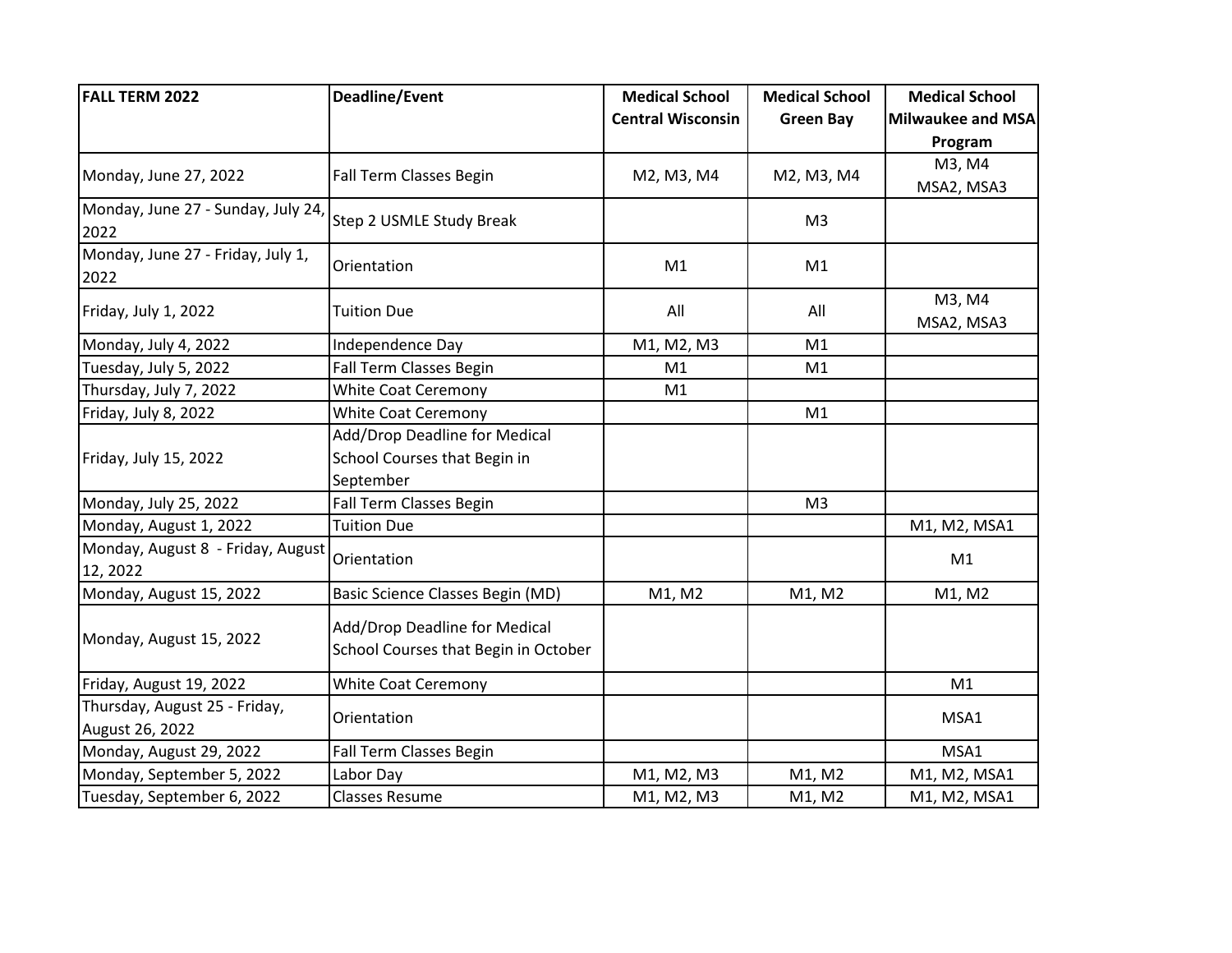| Thursday, September 15, 2022    | Add/Drop Deadline for Medical              |                |                |                       |  |
|---------------------------------|--------------------------------------------|----------------|----------------|-----------------------|--|
|                                 | School Courses that Begin in               |                |                |                       |  |
|                                 | November                                   |                |                |                       |  |
|                                 | Add/Drop Deadline for Medical              |                |                |                       |  |
| Saturday, October 15, 2022      | School Courses that Begin in               |                |                |                       |  |
|                                 | December                                   |                |                |                       |  |
| Monday, October 17 - Friday,    | <b>Registration Week for Spring Term</b>   |                |                |                       |  |
| October 21, 2022                | 2023                                       |                |                |                       |  |
|                                 | <b>Application Deadline for December</b>   |                |                | <b>Graduating MSA</b> |  |
| Monday, October 31, 2022        | 2022 Graduation                            |                |                | students              |  |
|                                 | Add/Drop Deadline for Medical              |                |                |                       |  |
| Tuesday, November 15, 2022      | School Courses that Begin in January       |                |                |                       |  |
| Wednesday, November 23 -        | <b>Thanksgiving Break</b>                  |                | M1, M2         | M1, M2, MSA1,         |  |
| Sunday, November 27, 2022       |                                            | M1, M2         |                | MSA2, MSA3            |  |
| Thursday, November 24 - Sunday, | <b>Thanksgiving Break</b>                  | M3, M4         |                |                       |  |
| November 27, 2022               |                                            |                |                |                       |  |
| Monday, November 28, 2022       | <b>Classes Resume</b>                      | M1, M2, M3, M4 | M1, M2         | M1, M2, MSA1,         |  |
|                                 |                                            |                |                | MSA2, MSA3            |  |
| Thursday, December 1, 2022      | <b>Application Deadline for Graduation</b> | Graduating     | Graduating     | <b>Graduating MD</b>  |  |
|                                 | in Spring Term                             | students       | students       | students              |  |
| Sunday, December 11, 2022       | <b>Fall Term Classes End</b>               |                | M <sub>3</sub> | M3, M4                |  |
| Monday, December 12 - Thursday, | Intersession                               |                |                | M <sub>3</sub>        |  |
| December 15, 2022               |                                            |                |                |                       |  |
| Monday, December 12, 2022 -     | <b>Winter Break</b>                        |                | M <sub>3</sub> | M4                    |  |
| Monday, January 2, 2023         |                                            |                |                |                       |  |
| Thursday, December 15, 2022     | Add/Drop Deadline for Medical              |                |                |                       |  |
|                                 | School Courses that Begin in February      |                |                |                       |  |
|                                 |                                            |                |                |                       |  |
| Friday, December 16, 2022       | Commencement                               |                |                |                       |  |
| Friday, December 16, 2022       | <b>Fall Term Classes End</b>               | M1, M2, M3, M4 | M1, M2, M4     | M1, M2                |  |
|                                 |                                            |                |                | MSA1, MSA2, MSA3      |  |
| Friday, December 16, 2022 -     | <b>Winter Break</b>                        |                |                | M <sub>3</sub>        |  |
| Monday, January 2, 2023         |                                            |                |                |                       |  |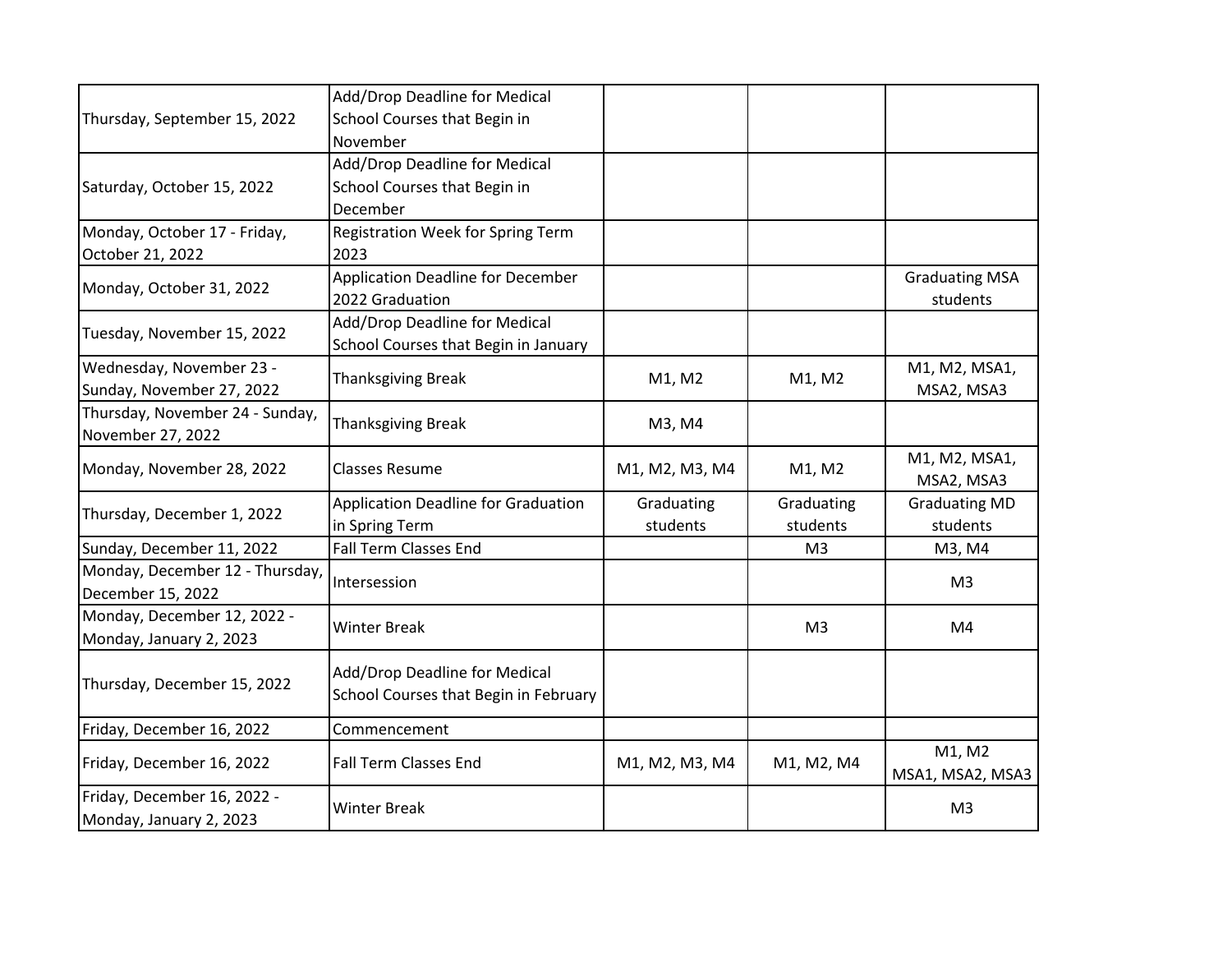|                                              | Fall Term Classes End for those      |                          |                       |                               |
|----------------------------------------------|--------------------------------------|--------------------------|-----------------------|-------------------------------|
| Saturday, December 17, 2022                  | enrolled in PSYC Community Care      |                          |                       |                               |
|                                              |                                      |                          | M1, M2, M3, M4        |                               |
|                                              | Elective.                            |                          |                       |                               |
| Saturday, December 17, 2022 -                | <b>Winter Break</b>                  | M1, M2, M3, M4           | M1, M2, M3, M4        | M1, M2                        |
| Monday, January 2, 2023                      |                                      |                          |                       | MSA1, MSA2                    |
| <b>SPRING TERM 2023</b>                      | Deadline/Event                       | <b>Medical School</b>    | <b>Medical School</b> | <b>Medical School</b>         |
|                                              |                                      | <b>Central Wisconsin</b> | <b>Green Bay</b>      | Milwaukee and MSA             |
|                                              |                                      |                          |                       | Program                       |
| Sunday, January 1, 2023                      | <b>Tuition Due</b>                   | All                      | All                   | All                           |
| Tuesday, January 3, 2023                     | Spring Term Classes Begin            | M1, M2, M3, M4           | M1, M2, M3, M4        | M1, M2, M3, M4,<br>MSA1, MSA2 |
|                                              | Add/Drop Deadline for Medical        |                          |                       |                               |
| Sunday, January 15, 2023                     | School Courses that Begin in March   |                          |                       |                               |
|                                              | Add/Drop Deadline for Medical        |                          |                       |                               |
| Wednesday, February 15, 2023                 | School Courses that Begin in April   |                          |                       |                               |
| Saturday, March 11 - Sunday,                 |                                      |                          |                       |                               |
| March 19, 2023                               | <b>Spring Break</b>                  | M1, M2                   | M1, M2                | M1, M2, MSA1                  |
|                                              | Add/Drop Deadline for Medical        |                          |                       |                               |
| Wednesday, March 15, 2023                    | School Courses that Begin in May     |                          |                       |                               |
|                                              | Match Day                            | Graduating               | Graduating            |                               |
| Friday, March 17, 2023                       |                                      | students                 | students              | Graduating students           |
| Monday, March 20, 2023                       | <b>Classes Resume</b>                | M1, M2                   | M1, M2                | M1, M2, MSA1                  |
| Monday, April 3, 2023                        | Spring Term Classes End              | M <sub>2</sub>           | M <sub>2</sub>        |                               |
| Tuesday, April 4 - Sunday, April 30,<br>2023 | <b>USMLE Step 1 Study</b>            |                          | M <sub>2</sub>        |                               |
| Tuesday, April 4 - Sunday, May 7,<br>2023    | <b>USMLE Step 1 Study</b>            | M <sub>2</sub>           |                       |                               |
| Saturday, April 15, 2023                     | Add/Drop Deadline for Medical        |                          |                       |                               |
|                                              | School Courses that Begin in June    |                          |                       |                               |
| Monday, April 17 - Friday, April 21,         |                                      |                          |                       |                               |
| 2023                                         | Registration Week for Fall Term 2023 |                          |                       |                               |
| Friday, April 28, 2023                       | Session 2 Classes End                |                          |                       | MSA1                          |
| Monday, May 1, 2023                          | Session 3A Classes Begin             |                          |                       | MSA1                          |
| Monday, May 1, 2023                          | <b>Classes Resume</b>                |                          | M <sub>2</sub>        |                               |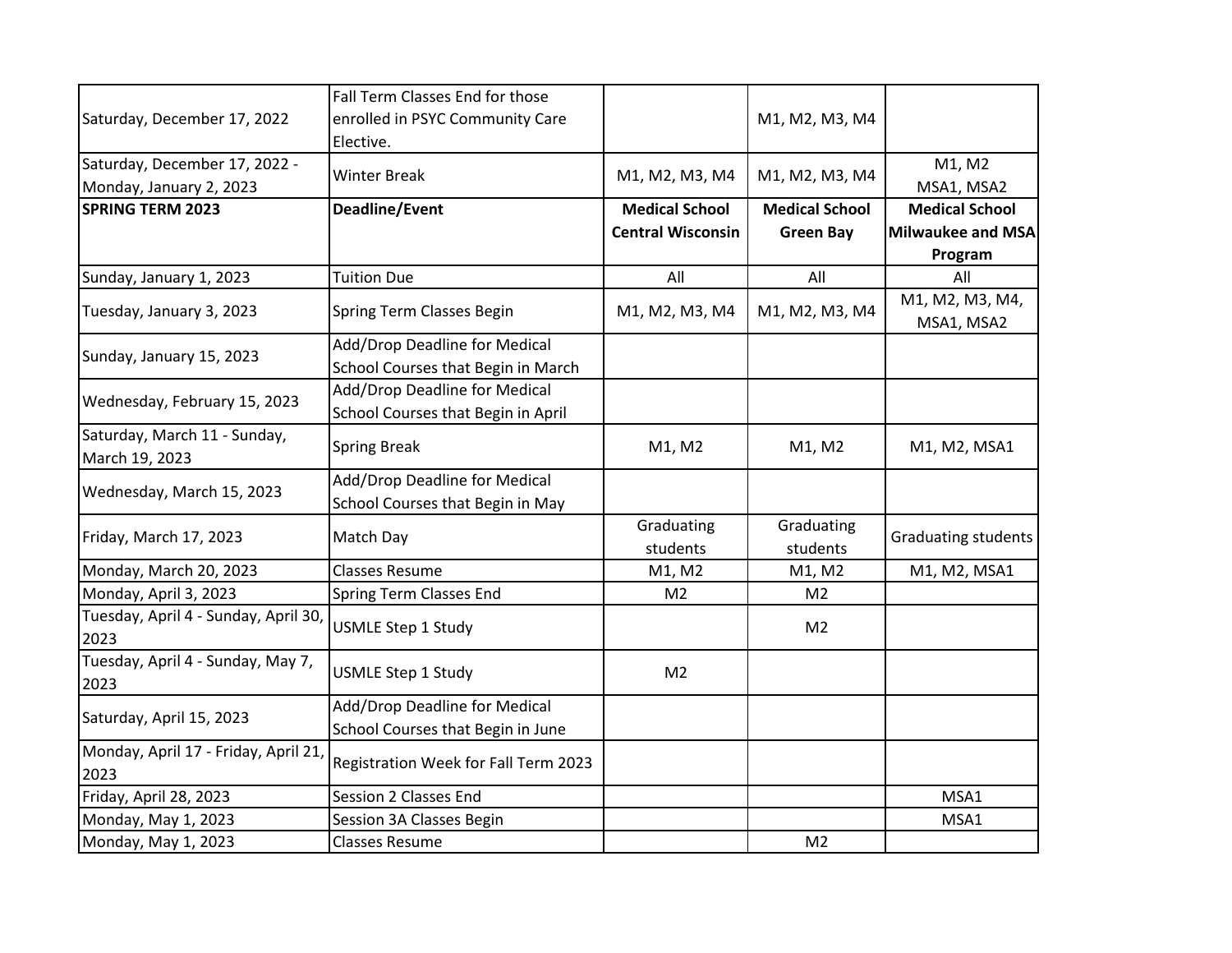| Friday, May 5, 2023                          | <b>Spring Term Classes End</b>                                       |                                 | M <sub>2</sub>         | M <sub>2</sub>                         |
|----------------------------------------------|----------------------------------------------------------------------|---------------------------------|------------------------|----------------------------------------|
| Saturday, May 6 - Sunday, June 18<br>2023    | <b>USMLE Step 1 Study</b>                                            |                                 |                        | M <sub>2</sub>                         |
| Monday, May 8, 2023                          | <b>Classes Resume</b>                                                | M <sub>2</sub>                  |                        |                                        |
| Monday, May 15, 2023                         | Add/Drop Deadline for Medical<br>School Courses that Begin in July   |                                 |                        |                                        |
| Wednesday, May 17, 2023                      | Spring Term Classes End                                              |                                 |                        | M4                                     |
| Friday, May 19, 2023                         | Spring Term Classes End                                              | Graduating<br>students          |                        |                                        |
| Friday, May 19, 2023                         | Commencement                                                         |                                 |                        | <b>Graduating students</b>             |
| Friday, May 26, 2023                         | Spring Term Classes End                                              | M1                              | M1                     | M1                                     |
| Friday, May 26, 2023                         | Commencement                                                         | Graduating<br>students          |                        |                                        |
| Saturday, May 27 - Sunday, June 4,<br>2023   | <b>Summer Break</b>                                                  |                                 | M1                     |                                        |
| Monday, May 29, 2023                         | <b>Memorial Day</b>                                                  | M1, M2,<br><b>Continuing M3</b> |                        | MSA1                                   |
| Tuesday, May 30, 2023                        | <b>Classes Resume</b>                                                | M1, M2,<br>Continuing M3        |                        | MSA1                                   |
| Wednesday, May 31, 2023                      | Spring Term Classes End                                              |                                 | Graduating<br>students |                                        |
| Thursday, June 1, 2023                       | Commencement                                                         |                                 | Graduating<br>students |                                        |
| Monday, June 5, 2023                         | <b>Classes Resume</b>                                                |                                 | M1                     |                                        |
| Thursday, June 15, 2023                      | Add/Drop Deadline for Medical<br>School Courses that Begin in August |                                 |                        |                                        |
| Monday, June 19 - Thursday, June<br>22, 2023 | <b>Transition to Clerkship</b>                                       |                                 |                        | M2s beginning M3<br>clerkships June 26 |
| Monday, June 19 - Thursday, June<br>22, 2023 | Intersession                                                         |                                 |                        | M3s becoming M4s<br>June 26            |
| Friday, June 23, 2023                        | <b>Session 3A Classes End</b>                                        |                                 |                        | MSA1, MSA2                             |
| Saturday, June 24 - Sunday, July 2,<br>2023  | <b>Summer Break</b>                                                  |                                 |                        | MSA1, MSA2                             |
| Sunday, June 25, 2023                        | End of Academic Year 2022 - 2023                                     |                                 |                        |                                        |